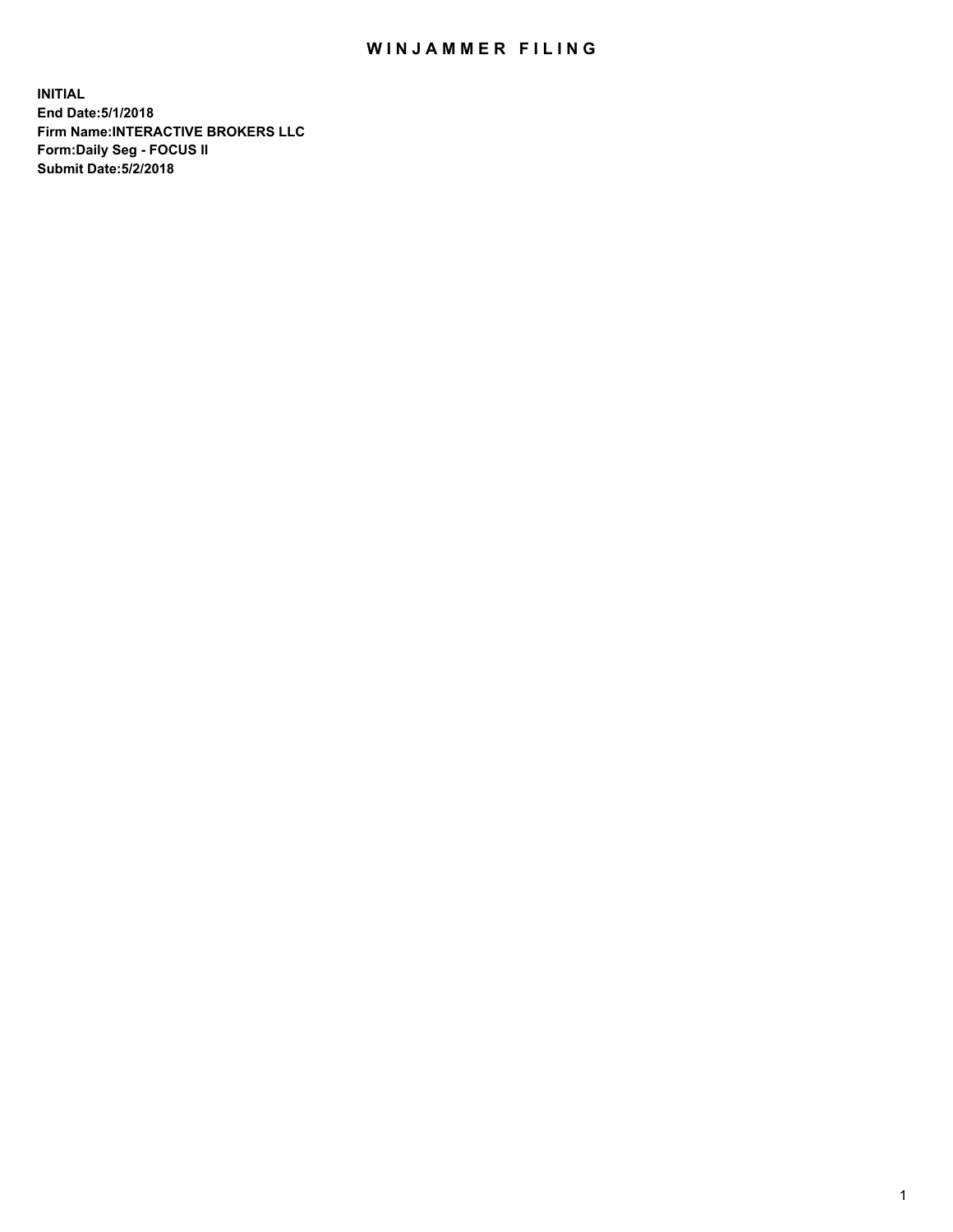## **INITIAL End Date:5/1/2018 Firm Name:INTERACTIVE BROKERS LLC Form:Daily Seg - FOCUS II Submit Date:5/2/2018 Daily Segregation - Cover Page**

| Name of Company<br><b>Contact Name</b><br><b>Contact Phone Number</b><br><b>Contact Email Address</b>                                                                                                                                                                                                                          | <b>INTERACTIVE BROKERS LLC</b><br><b>James Menicucci</b><br>203-618-8085<br>jmenicucci@interactivebrokers.c<br>om |
|--------------------------------------------------------------------------------------------------------------------------------------------------------------------------------------------------------------------------------------------------------------------------------------------------------------------------------|-------------------------------------------------------------------------------------------------------------------|
| FCM's Customer Segregated Funds Residual Interest Target (choose one):<br>a. Minimum dollar amount: ; or<br>b. Minimum percentage of customer segregated funds required:% ; or<br>c. Dollar amount range between: and; or<br>d. Percentage range of customer segregated funds required between: % and %.                       | $\overline{\mathbf{0}}$<br>0<br>155,000,000 245,000,000<br>00                                                     |
| FCM's Customer Secured Amount Funds Residual Interest Target (choose one):<br>a. Minimum dollar amount: ; or<br>b. Minimum percentage of customer secured funds required:%; or<br>c. Dollar amount range between: and; or<br>d. Percentage range of customer secured funds required between: % and %.                          | $\overline{\mathbf{0}}$<br>0<br>80,000,000 120,000,000<br>0 <sub>0</sub>                                          |
| FCM's Cleared Swaps Customer Collateral Residual Interest Target (choose one):<br>a. Minimum dollar amount: ; or<br>b. Minimum percentage of cleared swaps customer collateral required:% ; or<br>c. Dollar amount range between: and; or<br>d. Percentage range of cleared swaps customer collateral required between:% and%. | $\overline{\mathbf{0}}$<br>$\underline{\mathbf{0}}$<br>0 <sub>0</sub><br>0 <sub>0</sub>                           |

Attach supporting documents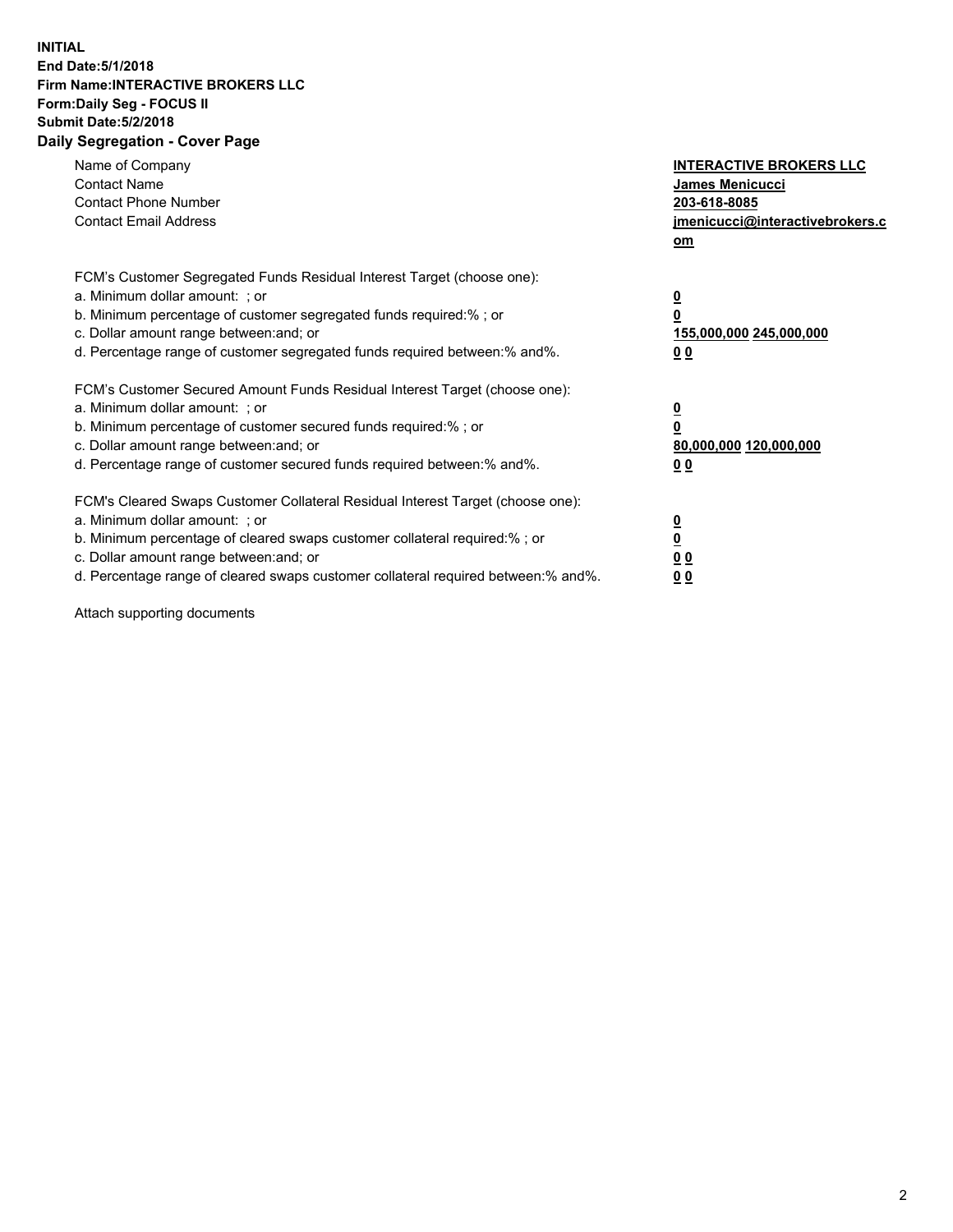## **INITIAL End Date:5/1/2018 Firm Name:INTERACTIVE BROKERS LLC Form:Daily Seg - FOCUS II Submit Date:5/2/2018 Daily Segregation - Secured Amounts**

|     | any ovgrogation oooaroa mnoant                                                              |                                  |
|-----|---------------------------------------------------------------------------------------------|----------------------------------|
|     | Foreign Futures and Foreign Options Secured Amounts                                         |                                  |
|     | Amount required to be set aside pursuant to law, rule or regulation of a foreign            | $0$ [7305]                       |
|     | government or a rule of a self-regulatory organization authorized thereunder                |                                  |
| 1.  | Net ledger balance - Foreign Futures and Foreign Option Trading - All Customers             |                                  |
|     | A. Cash                                                                                     | 449,727,659 [7315]               |
|     | B. Securities (at market)                                                                   | $0$ [7317]                       |
| 2.  | Net unrealized profit (loss) in open futures contracts traded on a foreign board of trade   | -10,307,560 [7325]               |
| 3.  | Exchange traded options                                                                     |                                  |
|     | a. Market value of open option contracts purchased on a foreign board of trade              | 297,740 [7335]                   |
|     | b. Market value of open contracts granted (sold) on a foreign board of trade                | $-52,859$ [7337]                 |
| 4.  | Net equity (deficit) (add lines 1.2. and 3.)                                                | 439,664,980 [7345]               |
| 5.  | Account liquidating to a deficit and account with a debit balances - gross amount           | <b>2,363</b> [7351]              |
|     | Less: amount offset by customer owned securities                                            | 0 [7352] 2,363 [7354]            |
| 6.  | Amount required to be set aside as the secured amount - Net Liquidating Equity              | 439,667,343 [7355]               |
|     | Method (add lines 4 and 5)                                                                  |                                  |
| 7.  | Greater of amount required to be set aside pursuant to foreign jurisdiction (above) or line | 439,667,343 [7360]               |
|     | 6.                                                                                          |                                  |
|     | FUNDS DEPOSITED IN SEPARATE REGULATION 30.7 ACCOUNTS                                        |                                  |
| 1.  | Cash in banks                                                                               |                                  |
|     | A. Banks located in the United States                                                       | 103,056,465 [7500]               |
|     | B. Other banks qualified under Regulation 30.7                                              | 0 [7520] 103,056,465 [7530]      |
| 2.  | <b>Securities</b>                                                                           |                                  |
|     | A. In safekeeping with banks located in the United States                                   | 371,357,140 [7540]               |
|     | B. In safekeeping with other banks qualified under Regulation 30.7                          | 0 [7560] 371,357,140 [7570]      |
| 3.  | Equities with registered futures commission merchants                                       |                                  |
|     | A. Cash                                                                                     | $0$ [7580]                       |
|     | <b>B.</b> Securities                                                                        | $0$ [7590]                       |
|     | C. Unrealized gain (loss) on open futures contracts                                         | $0$ [7600]                       |
|     | D. Value of long option contracts                                                           | $0$ [7610]                       |
|     | E. Value of short option contracts                                                          | 0 [7615] 0 [7620]                |
| 4.  | Amounts held by clearing organizations of foreign boards of trade                           |                                  |
|     | A. Cash                                                                                     | $0$ [7640]                       |
|     | <b>B.</b> Securities                                                                        | $0$ [7650]                       |
|     | C. Amount due to (from) clearing organization - daily variation                             | $0$ [7660]                       |
|     | D. Value of long option contracts                                                           | $0$ [7670]                       |
|     | E. Value of short option contracts                                                          | 0 [7675] 0 [7680]                |
| 5.  | Amounts held by members of foreign boards of trade                                          |                                  |
|     | A. Cash                                                                                     | 97,595,358 [7700]                |
|     | <b>B.</b> Securities                                                                        | $0$ [7710]                       |
|     | C. Unrealized gain (loss) on open futures contracts                                         | 10,539,260 [7720]                |
|     | D. Value of long option contracts                                                           | 297,740 [7730]                   |
|     | E. Value of short option contracts                                                          | -52,859 [7735] 87,300,979 [7740] |
| 6.  | Amounts with other depositories designated by a foreign board of trade                      | $0$ [7760]                       |
| 7.  | Segregated funds on hand                                                                    | $0$ [7765]                       |
| 8.  | Total funds in separate section 30.7 accounts                                               | 561,714,584 [7770]               |
| 9.  | Excess (deficiency) Set Aside for Secured Amount (subtract line 7 Secured Statement         | 122,047,241 [7380]               |
|     | Page 1 from Line 8)                                                                         |                                  |
| 10. | Management Target Amount for Excess funds in separate section 30.7 accounts                 | 80,000,000 [7780]                |
| 11. | Excess (deficiency) funds in separate 30.7 accounts over (under) Management Target          | 42,047,241 [7785]                |
|     |                                                                                             |                                  |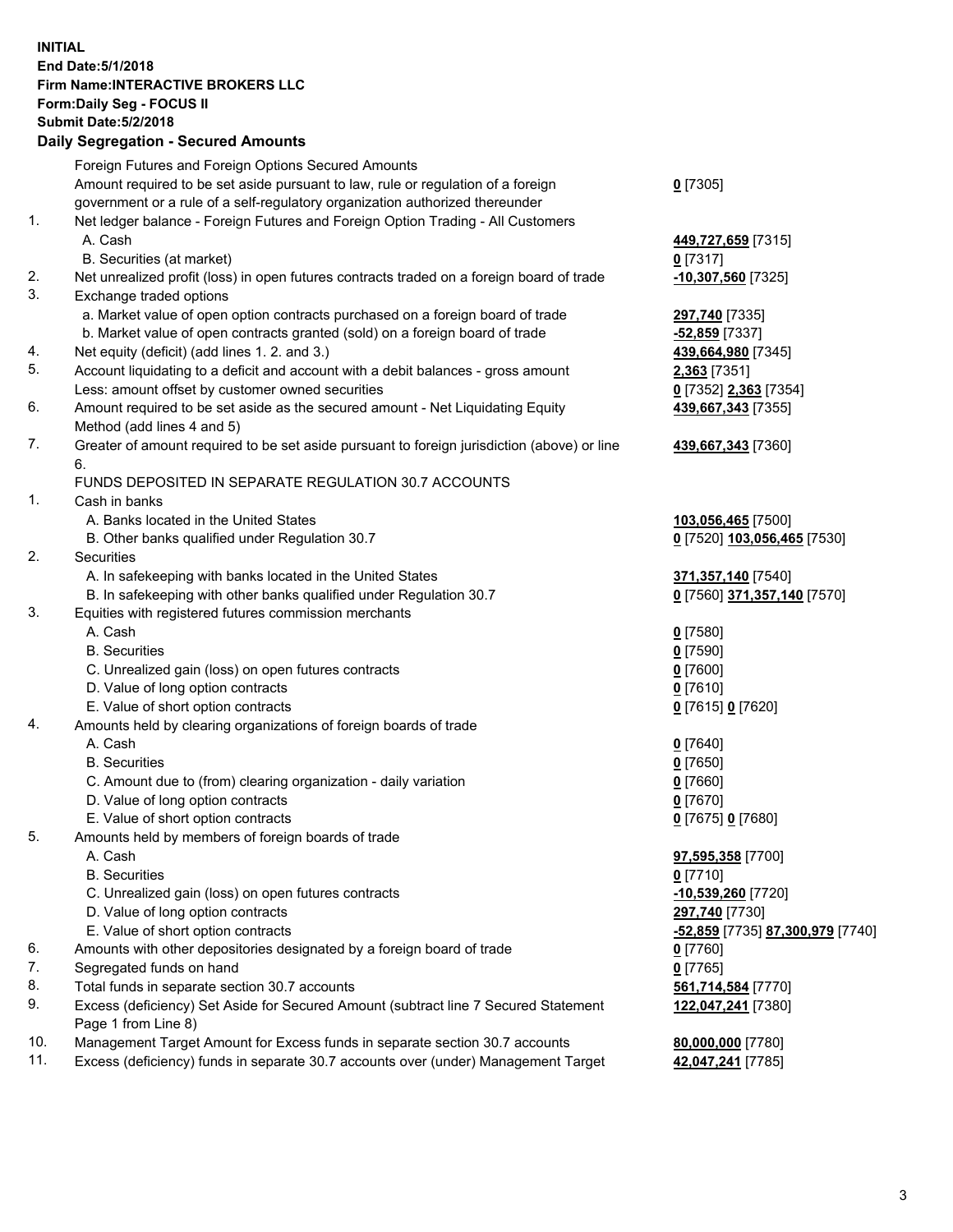**INITIAL End Date:5/1/2018 Firm Name:INTERACTIVE BROKERS LLC Form:Daily Seg - FOCUS II Submit Date:5/2/2018 Daily Segregation - Segregation Statement** SEGREGATION REQUIREMENTS(Section 4d(2) of the CEAct) 1. Net ledger balance A. Cash **4,038,900,948** [7010] B. Securities (at market) **0** [7020] 2. Net unrealized profit (loss) in open futures contracts traded on a contract market **57,338,212** [7030] 3. Exchange traded options A. Add market value of open option contracts purchased on a contract market **163,811,851** [7032] B. Deduct market value of open option contracts granted (sold) on a contract market **-182,746,084** [7033] 4. Net equity (deficit) (add lines 1, 2 and 3) **4,077,304,927** [7040] 5. Accounts liquidating to a deficit and accounts with debit balances - gross amount **156,385** [7045] Less: amount offset by customer securities **0** [7047] **156,385** [7050] 6. Amount required to be segregated (add lines 4 and 5) **4,077,461,312** [7060] FUNDS IN SEGREGATED ACCOUNTS 7. Deposited in segregated funds bank accounts A. Cash **613,543,706** [7070] B. Securities representing investments of customers' funds (at market) **2,572,200,951** [7080] C. Securities held for particular customers or option customers in lieu of cash (at market) **0** [7090] 8. Margins on deposit with derivatives clearing organizations of contract markets A. Cash **23,039,284** [7100] B. Securities representing investments of customers' funds (at market) **1,084,197,136** [7110] C. Securities held for particular customers or option customers in lieu of cash (at market) **0** [7120] 9. Net settlement from (to) derivatives clearing organizations of contract markets **5,893,508** [7130] 10. Exchange traded options A. Value of open long option contracts **164,141,010** [7132] B. Value of open short option contracts **-183,102,088** [7133] 11. Net equities with other FCMs A. Net liquidating equity **0** [7140] B. Securities representing investments of customers' funds (at market) **0** [7160] C. Securities held for particular customers or option customers in lieu of cash (at market) **0** [7170] 12. Segregated funds on hand **0** [7150] 13. Total amount in segregation (add lines 7 through 12) **4,279,913,507** [7180] 14. Excess (deficiency) funds in segregation (subtract line 6 from line 13) **202,452,195** [7190] 15. Management Target Amount for Excess funds in segregation **155,000,000** [7194] **47,452,195** [7198]

16. Excess (deficiency) funds in segregation over (under) Management Target Amount Excess